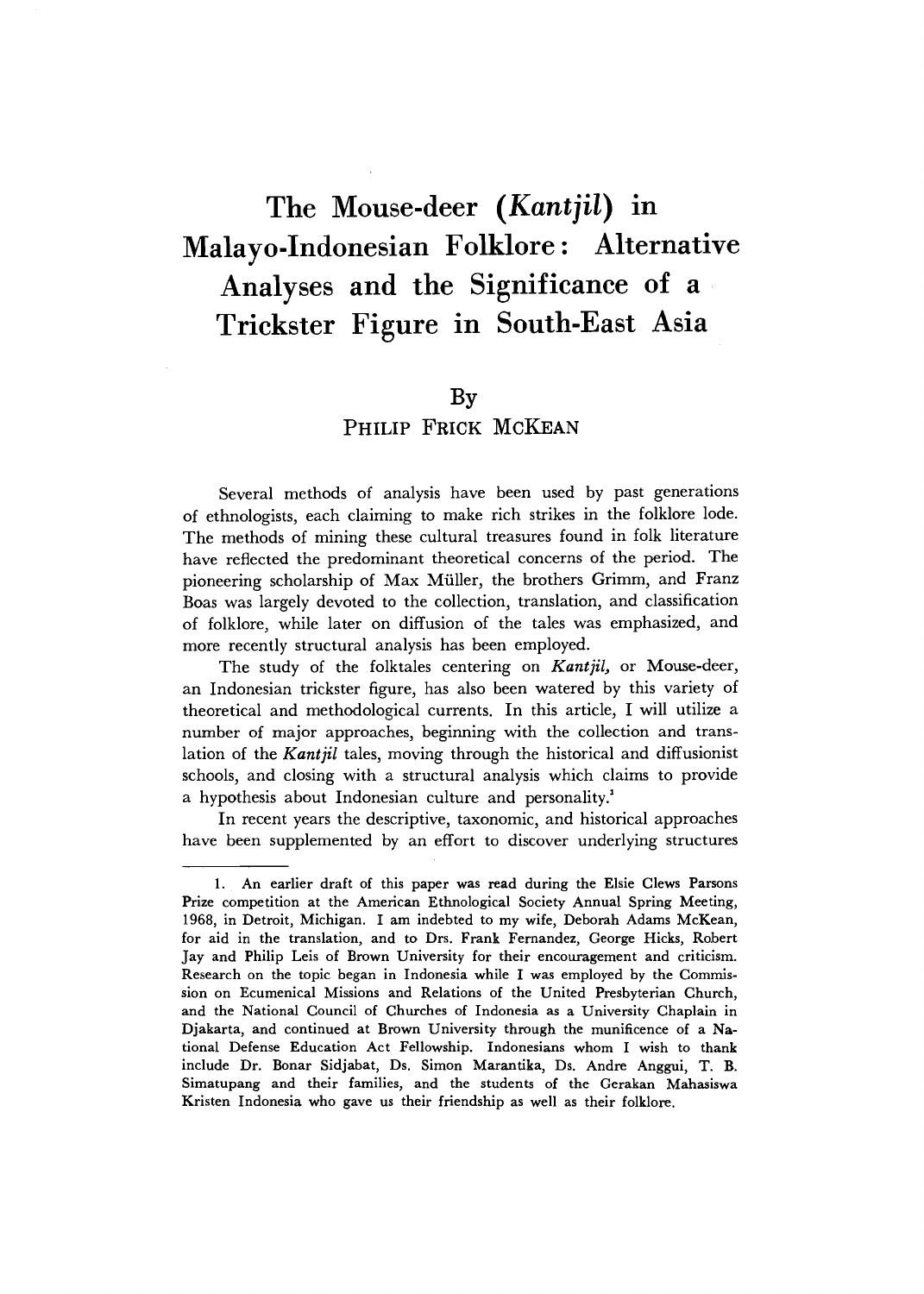in folklore. This development was generated by linguistic analysis, and it has affected anthropological studies in general. The structural methods attempt to be precise, internally consistent and rigorous in identifying elementary units and their patterned inter-relationships.<sup>2</sup> I wish to suggest that the structural approach, applied to an Indonesian folktale, may reveal some important dimensions of the Indonesian valuesystem, dimensions ignored or clouded by traditional analyses. The folktales about *Kantjil* are to serve as examples of the potential significance of structural analysis applied to folk-texts, and then related to the wider sociological, political, educational, and psychological context in which they are found. This concern for wedding form and distribution with cultural and psychological values builds upon the theories of Kenneth Burke and Roger Abrahams, who view folk-tales as predominantly persuasive, expressive utterances, designed to function rhetorically and influence others.<sup>3</sup> While I recognize the importance of concentrating on the performer, the piece he performs, as well as on the effect which this has on the audience,I must here express at least two *caveats* about the procedure here employed. First, the source of the folk-tales available to me is an Indonesian book, and they do not come from the lips of an informant, nor with one exception, from a participant-observer who heard them "in context". Both Malinowski<sup>4</sup> and Jacobs<sup>5</sup> warn ethnologists against the possibility of methodological error in such cases, and I acknowledge them. Secondly, the *Kantjil* tales available to me are in the Indonesian language, and have only recently been translated from autochthonous languages such as Javanese or Achenese. No doubt linguistic subtleties have been lost in the translation of a translation, but the intention of this paper is to deal with basic motifs and structures, which will not be greatly altered by linguistic nuances in the stories.

The protagonist of these tales is a small mammel*, Tragulus javanicus,* which is called *Kantjil,* or less frequently *Pelondok* in the Malay-speaking world,and *Chevrotain* or Mouse-deer in Europe and America. It is not a true deer, but a ruminant classed with other cloven-hoofed animals such as the sheep cow deer, hippopatomous and; pig. A nimble creature, it is only about a foot high, and is found

<sup>2.</sup> Dell Hymes, *Language in Culture and Society*, (New York, 1964), 357-459.

<sup>3.</sup> Roger D. Abrahams, "Introductory Remarks to a Rhetorical Theory of Folklore," *Journal of American Folklore*, LXXXI (1968), 141-158.

<sup>4.</sup> Bronislaw Malinowski, *Magic, Science and Religion, and Other Essays,* (New York, 1954), 100-101.

<sup>5.</sup> Melville Jacobs, *The Content and Style of an Oral Literature,* (Chicago, <sup>1959</sup>), 1-8.

<sup>6.</sup> N. Wirapustaka *Tjerita Kantjil Jang Tjerik* (Djakarta, 1953).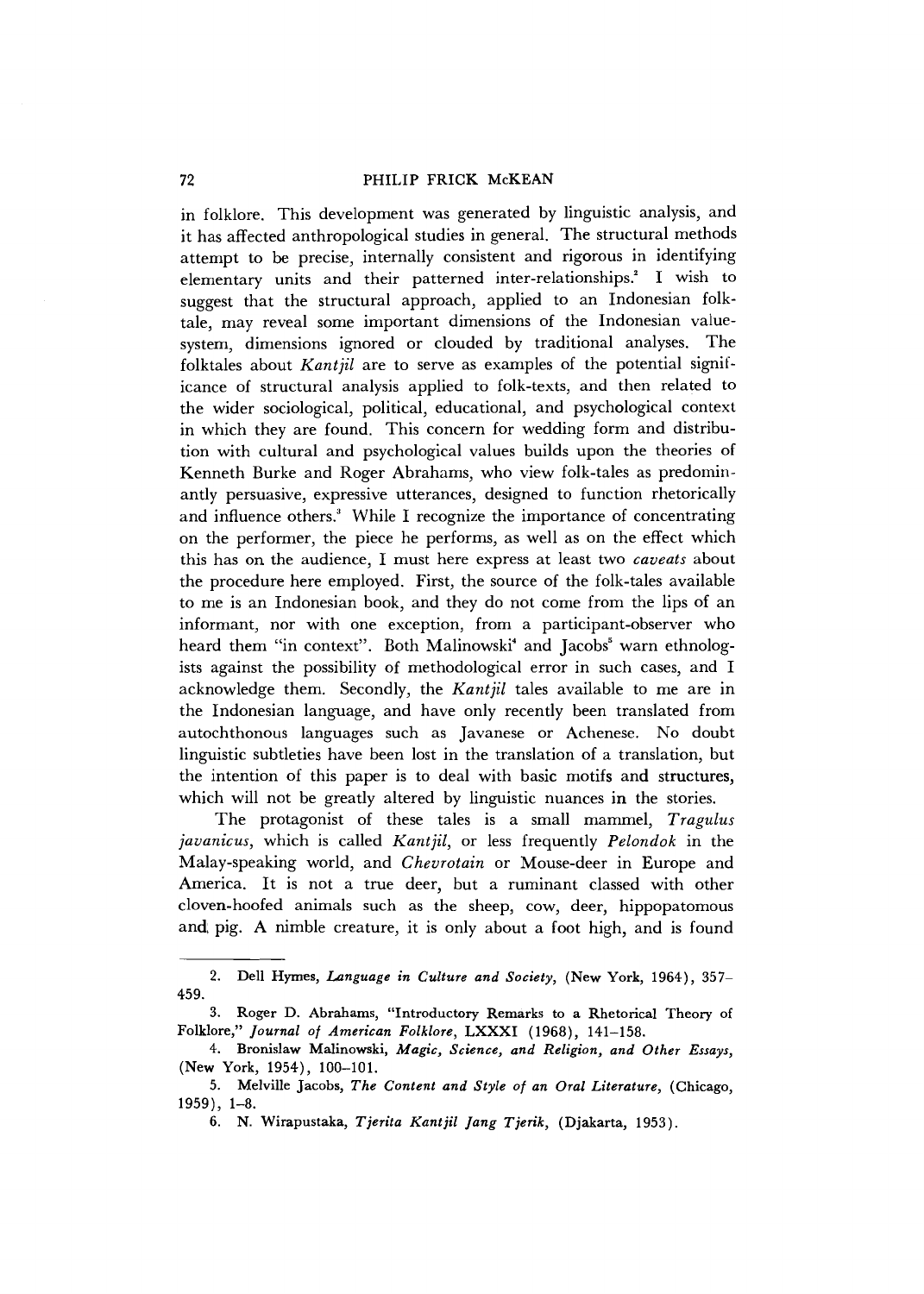in much of island South-eastAsia, and the Malay peninsula.<sup>7</sup>

A note on the Prophet Sulaiman, or Soloman, may help to clarify some of the following *Kantjil* stories. In Islamic thought Sulaiman is considered to be a wise and just ruler, acquainted with the speech and habits of birds and animals.<sup>8</sup> Sulaiman is believed to be ruler of the animal kingdom, and his presence in the *Kantjil* stories is certainly a late addition to the tradition antedating Moslem influence in Southeast Asia.<sup>9</sup>

My procedure, then, is to provide a translation of a number of the stories, and a summary of several other tales of the same *genre*. This seems necessary because the tales are not easily available in English, and do not even appear in the *Motif-Index of Folk Literature,* although different beasts in other Asian countries seem to engage in some of the same escapades.<sup>30</sup> Next I will offer three alternative analyses of the tales, and finally an hypothesis about their significance.

#### The Tale Of The Clever Kantjil

A. The Tiger Is Tricked By Kantjil

One day there was a *Kantjil* who entered the forest. As he sat resting, he was suddenly surprised by the roar of a tiger. He was afraid that he would be attacked, and wanted to run, but it was too late. The tiger was almost on top of him. He was so frightened that his neckhair stood straight up. Then he had a thought. He took a large leaf, and covered up some water-buffalo feces which was on the ground. Then he took another leaf, and sat fanning the water-buffalo feces while he pretended to meditate. It was not much later when the tiger spied him, but Kantjil did not budge. So the tiger said, as if to tease Kantjil

"What are you doing, so that your hands move like that?"

Kantjil did not answer, but continued to fan the object in front of him. So the tiger said, in an insulting tone,

"Hey Kantjil, it seems you're unable to speak. It's proper for you to run away, like a dog, for you're in a bad situation. Why are you still here, monkey?"

(The terms "dog" and "monkey" used this way are among the

<sup>7.</sup> *Encyclopedia Britannica*, (Chicago, 1960), V. 443; II, 481 ff.

<sup>8.</sup> Compare *I Kings 4:33* in the Old Testament.

<sup>9.</sup> H.A.R. Gibbs and J.H. Kramer, ed. *Shorter Encyclopedia of Islam,* (Leiden, 1953), 549-551.

<sup>10.</sup> Stith Thompson, *Motif-Index of Folk Literature,* (Bloomington, 1957), II, 853; IV, 190, 319, 335.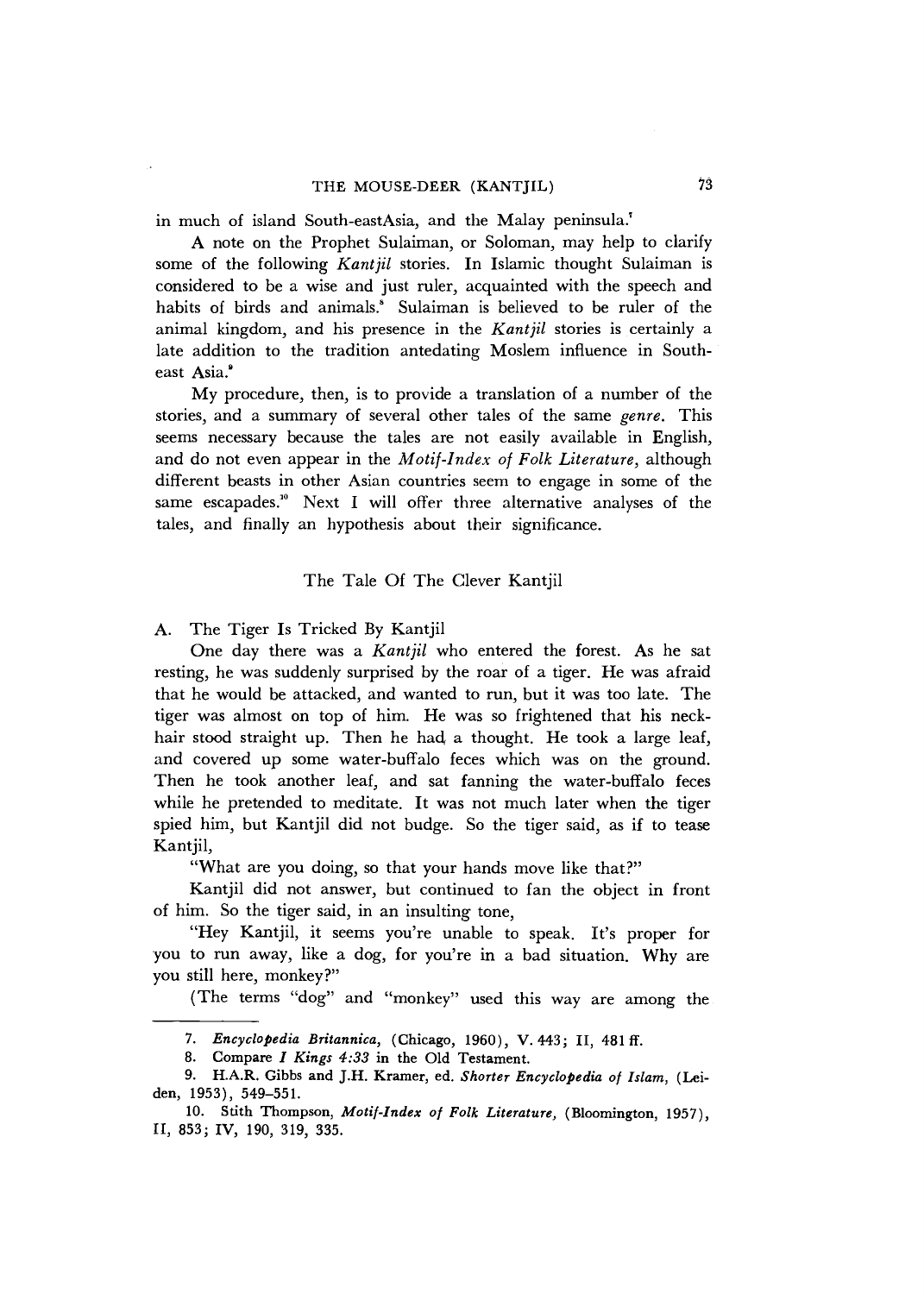most insulting in the Indonesian vocabulary.)

Kantjil answered, swallowing so that it appeared he was not afraid of the tiger.

"Hello, Tiger. My but you look old and tired today. Your body is covered with scratches, and you must be a very great fool if you can't tell what I'm doing. Well, I'll tell you. I am fanning a feast which belongs to the Prophet Sulaiman. I am entrusted to guard it for him."

Said the tiger

"If what you say is true,why am I not entrusted to guard it for him? I am stronger than you, and my teeth are sharp. See?"

With that the tiger snarled, and showed all his huge fangs to Kantjil, who almost fainted in terror. But he managed to answer,

"The Prophet Sulaiman doesn't trust you because your body is all scarred and ugly, while my body is pure and trim—not like yours."

The tiger then said

"How delicious this feast must be! Let me have just a little taste of the royal feast.

Kantjil answered angrily

"No wonder your appearance is so poor, Tiger, for you're not able to restrain your passions. Really, you are a contemptible animal. Even those things that don't belong to you, you want, while I, who guard this feast day and night, don't have permission to take even a nibble. Certainly I won't give you any of it, because I'm afraid of what would happen to me if the Prophet Sulaiman found out. But I'm not afraid of you. You really ought to be ashamed of yourself, wanting to eat this delicious feast.

The tiger became very angry with all these insults, and roared fiercely

"Kantjil, if you don't be quiet, I will split open your head. Who do you think you are, addressing me in such an impolite tone? Do you want me to chew you up and pulverize your whole body?"

"Be patient Tiger," said Kantjil, "and don't misunderstand me, for I'm speaking truthfully. If you want to risk eating this feast, I won't stop you. But there is one condition: I must leave here first. After I've gone away, you can eat it all up. Then I will not see you eating this royal meal, and therefore neither of us will be disobeying the Prophet Sulaiman."

After the Kantjil had left, the tiger devoured the meal in a gulp. He chewed it up, and began to feel sick. Then he vomited. The tiger was terribly mad, because then he knew that he had eaten waterbuffalo feces. If the Kantjil had been near him, he surely would have attacked him, but the Kantjil had disappeared in the forest. He said in his heart,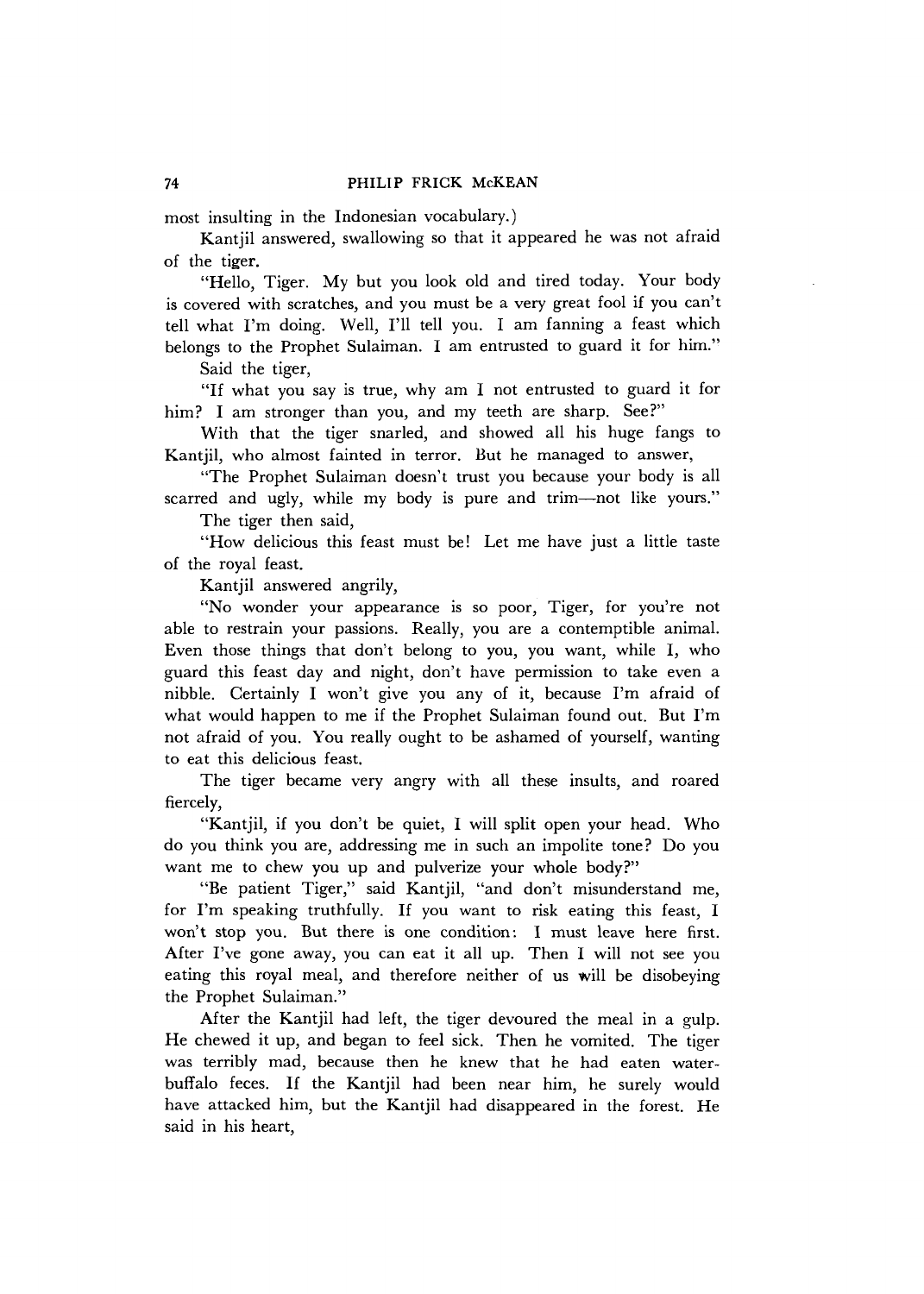"The feces of a water-buffalo Kantjil called a meal. If I meet him, I'll split his head open and eat all his bones."

Then the tiger went looking for Kantjil, snivelling and grumbling to himself.

The Kantjil in the meantime ran as fast as he could, fearful of encountering the tiger again. After a time he came to a dead tree with a huge hornet's nest inside. Kantjil picked up a leaf and carefully approached the nest, which emitted a low buzzing sound. He began to fan it with the leaf.

Shortly thereafter the tiger approached him, and roared, "Hey Kantjil, now you'll be my dinner."

"Don't you dare to talk of eating me when I have orders from the Prophet Sulaiman to guard his royal going,'' replied Kantjil.

"Is that really his gong?" asked the tiger.

"Tiger, are you deaf? Listen carefully and you will hear it humming from the last time it was struck. It's sound is wonderfully sweet. What a pity that you can't hear it—but I have my orders, and no one must touch it."

"Please let me strike it; how eager I am to hear it ring," begged the tiger.

"Tiger, you're talking like a madman. Do you think  $I$  own this royal gong? But if you really want to hear it so badly, I'll do you a favor and go and ask the Prophet; if he allows you to strike it, I'll let you know. But don't touch it until he gives you permission." Kantjil went some distance away, and then called back, "Tiger, the Prophet Sulaiman commands you to strike the gong. But don't do it halfheartedly."

The tiger gave it a mighty swipe with his paw. The hornets flew out, and stung him over all of his body. The tiger ran here and there in great pain, trying to escape them. When he finally outran them and began to lick his wounds he thought, "Kantjil, I have not got you yet; but when we meet again, there is no doubt that I will eat you alive."

The Kantjil ran away, but he was getting tired and hungry too. After a few hours he came across a very large and handsomely striped python. It was coiled up, sleeping in the shade, and its coils looked just like a beautiful striped cloth. (Batik). Kantjil sat down quietly beside it, and began to fan it gently with a leaf. The tiger happened by, and was in a rage when he saw Kantjil, who had already tricked him twice. He growled, "Hey Kantjil, this time your doom is sure."

Replied the Kantjil, "Why do you speak of doom, Tiger? Look at what I am fanning. Do you know what it is?"

The tiger went close to the python, and replied.

"Well no,I don't recognize it. What is it?''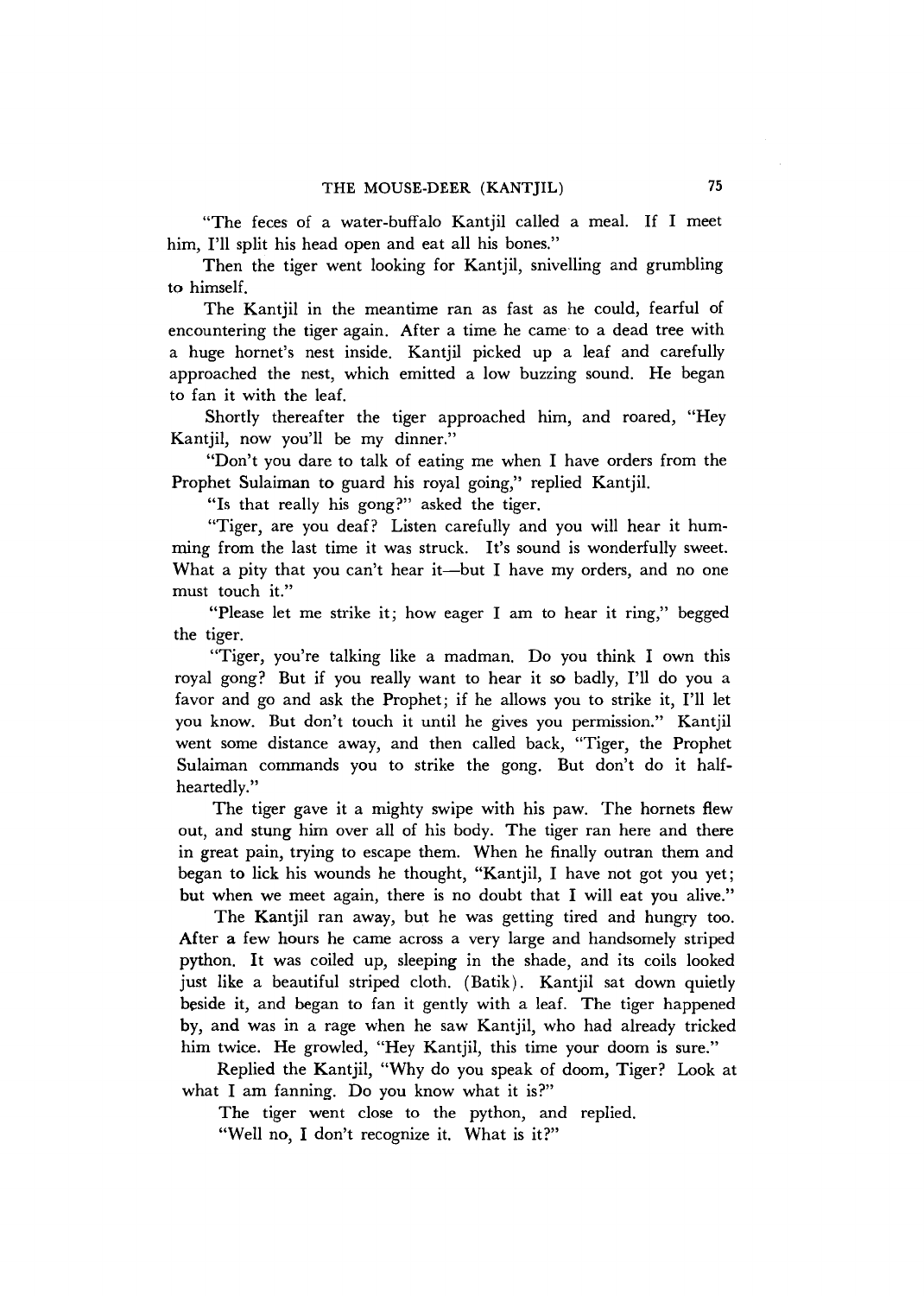## <sup>76</sup> PHILIP FRICK McKEAN

"This is what I have been ordered to care for by the Prophet Sulaiman himself. It is his girdle. This lovely cloth descended to him from his ancestors, and its great power prevents one from dying. If it's worn for only an hour, you are not likely to feel ill for at least a year."

The tiger was not feeling very well by this time, having eaten water-buffalo faeces and been stung by hornets, so he thought it would be a good idea to try it on before he ate Kantjil.

"Let me wear it for an hour, then, Kantjil, for I am not so good at catching food as I used to be."

"What!", exclaimed the Kantiil, appearing to be very angry. "Is it right for you to wear this royal girdle when I have not even tried it on? This is the possession of the Prophet, and I have instructions to care for it. But if you really insist,I will go and ask him. If he agrees to it,I will call to you."

Kantjil ran off as far as he could, and yelled from the top of a hill, "Hey Tiger, the Prophet says to put it on, and wrap it tightly."

So the tiger put the head of the python around his waist, which woke up the snake. Soon the tiger was wrapped up completely in the coils of the python, and was crushed to death.

The Kantjil heard the tiger thrashing about and screaming for aid. Knowing what difficulty the tiger had encountered he trotted off. His heart was happy, because at last he was free from that enemy.

#### B. Kantjil And The Crocodiles

After Kantjil escaped from the tiger he was tremendously hungry and thirsty, so he went to a river where he drank deeply. On the other side of the river he noticed some delicious fruit, but he could not get across. Then he called out, "Hey Crocodiles,I have been ordered by the Prophet Sulaiman to take a census, so come to the top of the water and line up."

When the Crocodiles were all assembled in a row from one side of the river to the opposite bank, Kantjil jumped on to them, and began to count out loud as he jumped from one back to the next. "One, two, three, four, five, six.  $\ldots$ ." When he was across and safely on dry land he gleefully yelled back, "Hey Crocodiles,I fooled you. Thank you for the bridge!" Then he had his meal of fruit.

But the Crocodiles were very angry, and when Kantjil returned to the river to get another drink, one of them waited in ambush, and grabbed him by a leg.

"Crocodile, do you think you have caught my leg?" asked Kantjil. "That is just a tree branch, my leg is over here," he said, holding a twig near the Crocodile's eye.

"Perhaps it is so," thought the Crocodile, "for I don't taste any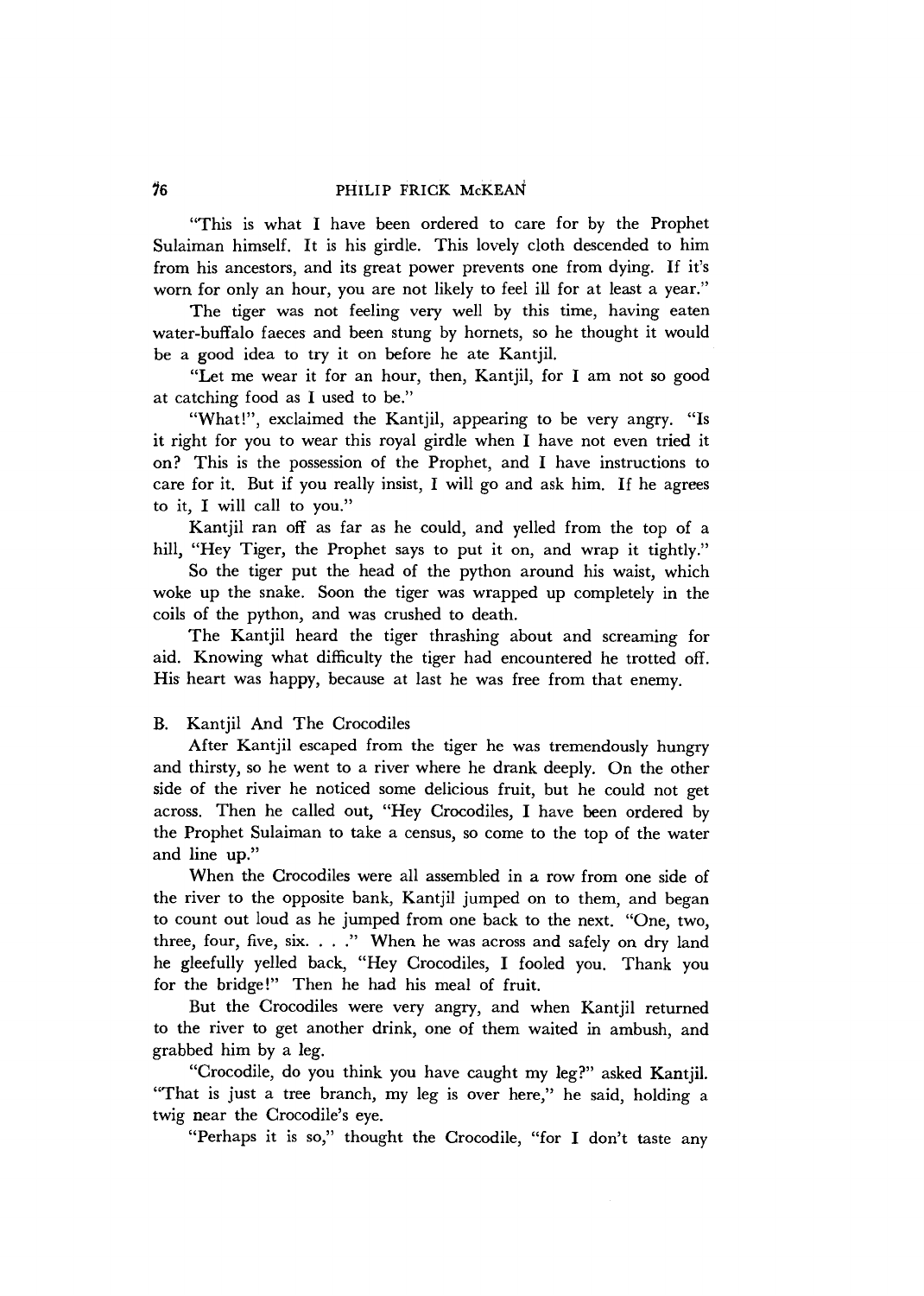flesh, and it feels like a piece of wood." So he let go and snapped at the twig. Kantjil jumped away, and threw taunts over his shoulder.

Later one of the Crocodiles was on the river bank when a tree fell over and caught him by the tail. Three water-buffaloes came near-by to drink, and the Crocodile asked for their help. With their strong horns they lifted the tree off the Crocodile, but he immediately seized the leg of the biggest buffalo in his jaws. The water-buffalo bellowed in pain and anger. "What have you done? I've helped you, and now you turn on me. It's not right."

Then along strolled the Kantjil, and said to the water-buffalo, "Why do you say such foolish things? It is the nature of the world to be ungrateful. Look at that old sleeping mat floating down the river. Once it was clean and soft, and gave comfort to a sleeper; now it is thrown away as useless. Look at that table-cloth floating near it. Once it was bright with fine silk thread, the pride of a hostess, but now that it is torn and old it is thrown into the river. So don't be so stupid water-buffalo."

Then he turned to the Crocodile, and said in a scoffing tone, "As for those dumb animals setting you free from a tree-limb,I won't believe it until I see it. Let go of that tough old bull's leg, and keep an eye on that tender young calf who would make very good eating while you order these beasts to lift up the branch as you claim they did before."

The Crocodile was peeved at Kantjil for doubting his word, and did as was suggested. Just as the water-buffaloes hoisted high the tree branch, Kantjil cried, "Quick, drop it down on Crocodile!" This they did, wounding him, and pinning him fast.

"As long as there are Crocodiles in the world, we shall be your enemies," said the dying beast. "Well," answered Kantjil, "as long as I am in the world, my wits will be my friends."

#### C. Kantjil As Mediator

In the interests of economy, this tale will be summarized, and not translated exactly. Its style is not dissimilar from the ones above. At the start of the story a deer and a leopard watch their children playing together happily in the forest. Ihis friendship continues until the dry season comes, and the leopard mother cannot find enough food for her daughter. One day she tells the deer that she had a dream on the previous night in which she ate the deer. She asked if the deer thought that one should obey dreams; the answer was, of course, negative, so they agreed to seek out other animals to hear the case. All sided with the deer, which made the leopard very angry. In the meantime the deer met her cousin, Kantjil, whom she invited to help her.

Finally the animals went to a village where a head-man lived who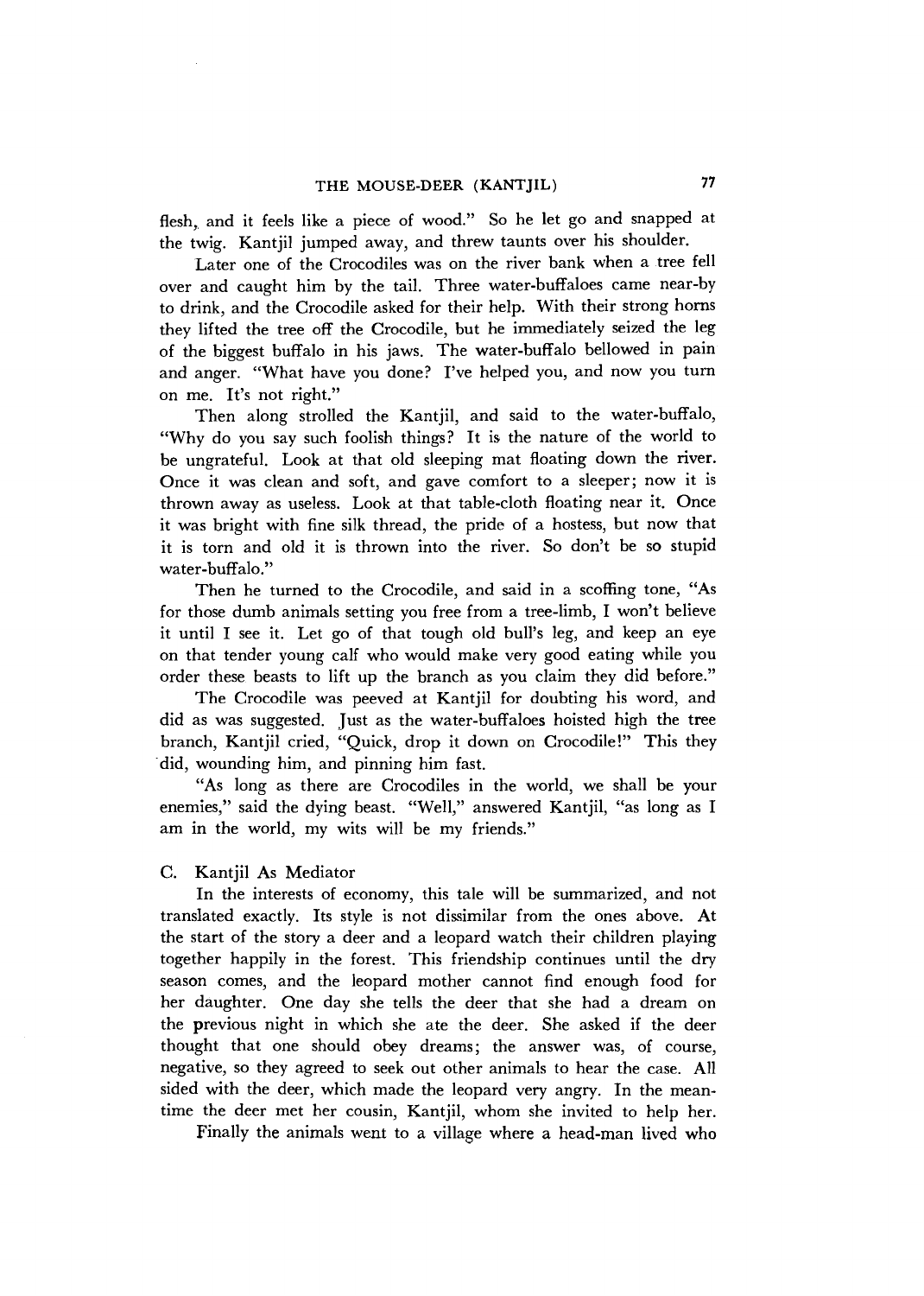had a reputation for fair play. He agreed to judge the case, but the threat of attack by the starving leopard and the promise of a venison steak proved too much for him. He was about to tell the leopard to follow the vision in her dream when suddenly Kantjil jumped up, and carried a burning fire-brand to the roof of the head-man's house. While the head-man ran for water, Kantjil told him that he had dreamt he should burn the village down, starting with the head-man's house. He was, of course, simply following the instructions in the dream. Seeing the error and injustice that he was about to commit, the head-man judged the case in favor of the deer, who ran away from the leopard, taking her daughter into another part of the forest.

#### Towards An Understanding Of The Kantjil Tales

A. The Collection Of Texts And Cultural Diffusion

As the European colonialists became interested in the "exotic" literature of Asia, folk-tales were recorded and published in such periodicals as the *Journal of the (Malayan) Straits Branch of the Royal Asiatic Society,* which included "A Pelondok (Kantjil) Tale" among its articles in 1906. The translator makes no attempt to explain or analyze the story, which contains a number of the above episodes, though in a different order.<sup>11</sup>

A more coherent effort to treat the tales was made a decade later by R. B. Dixon in *The Mythology of All Races: Oceanic.* After recounting several of the Kantjil stories, mainly taken from Dutch sources, he wrote:

"The group of trickster tales and fables are of special importance not only to the study of Indonesian mythology, but also in relation to the whole question of the origin and growth of Melanesian culture."<sup>2</sup>

After plotting the distribution of the tales, and discovering that they occur in those parts of Indonesia most strongly affected by the Sanskritization emanating from India, and linked with the Hindu-Javanese kingdoms from the seventh to the thirteenth centuries, Dixon affirms the tale to be present in the other parts of South-east Asia which had been in close contact with India. He concludes that it is intimately tied to the spread of Indian culture, and does not occur in Melanesia, or farther to the east.

Although he may be entirely accurate in reconstructing the diffusion

<sup>11.</sup> G.M. Laidaw, "A Pelondok (Kantjil) Tale," Journal of the (Malayan) Straits Branch of the Royal Asiatic Society, (London, 1906), XLV, 73-102.

<sup>12.</sup> R.B. Dixon, *The Mythology of All Races: Oceanic* (Cambridge, 1916), 203.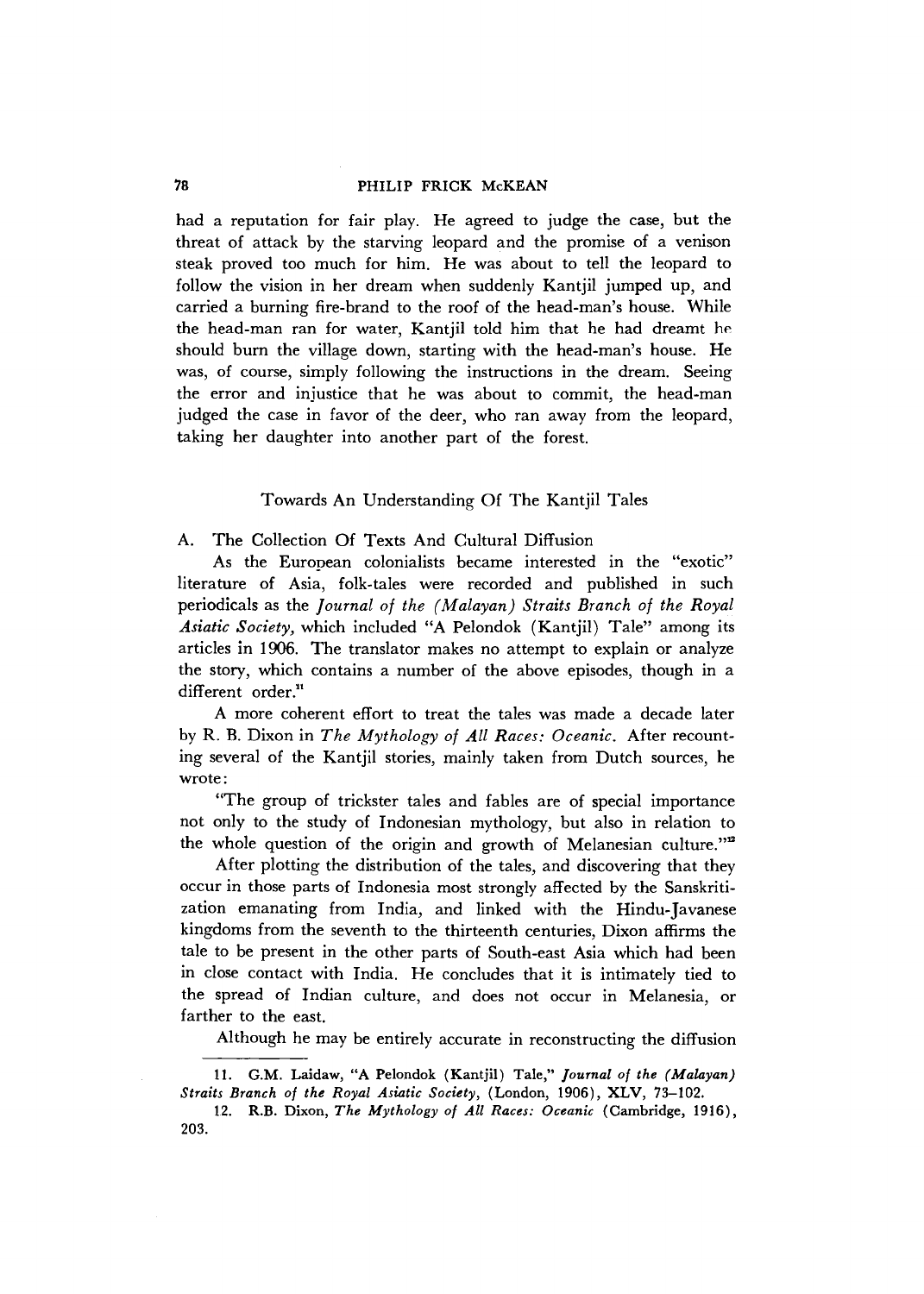of the tales, Dixon does not so much as hint at the reason why these stories have perserved over the years, or how they function as a cultural expression in a variety of settings.

#### B. An Historical Perspective

The history of the Kantjil story has more recently been traced in a thorough study by Sir Richard Winsted.<sup>33</sup> He notes that in the second century, B.C., a *stupa* in Bharhut, Allahabad, India was carved with stories about animals, derived from the Buddhist collection known as *Jatakas.* A collection of stories written down about 300 A.D. known as the *Pane hat antra* also springs from this source, as do Aesop's Fables. Winsted claims that the latter have spread out of India and across Africa and into Europe, as well as into Southeast Asia.

Two other Kantjil stories which I have not translated here echo familiar American folklore. In the first, Kantjil is depicted racing with a snail) and suffering defeat at the hands of the slower creature because he falls asleep; in the second story Kantjil is captured by an angry farmer who sets up a sticky scare-crow in the cucumber patch which Kantjil has frequently raided. Kantjil engages the scare-crow in conversation, then becomes angry at its insolent silence, and gives it a kick. Soon he is engulfed in its sticky embrace. Only by playing dead is he able to escape. If these stories are recognizeable by eyes familiar with American folklore, it is no doubt because they resemble the Hare and the Tortoise and the Tar Baby episode in Uncle Remus. According to Winsted's reconstruction, the stories spread out of India not only westward toward Africa, but also eastward toward Indonesia and Malaya. He writes: "The germ of this widely spread tale which occurs in the *Hitopadesa* is a *Jataka* story of a young prince who hits an adhesive goblin and sticks to it."<sup>14</sup>

Now in spite of the interesting historical background provided by Winsted, an ethnologist is not yet able to understand how these stories are related to the cultures in which they have become imbedded, and which they, in turn, may have influenced. Evidence supplied by Winsted does, however, tend to strengthen the case for diffusion, rather than the independent invention of the Kantjil tales.

C. A Structural Analysis of the Kantjil Tales

There have been a number of innovators responsible for the method now termed "structural analysis", including Axel Olrik who sought

<sup>13.</sup> Sir Richard Winsted, "A History of Classical Malay Literature," *Journal* of the Royal Asiatic Society, (London, 1958) XXXI, Part 3, 5-261.

<sup>14.</sup> Winsted, 1958:12.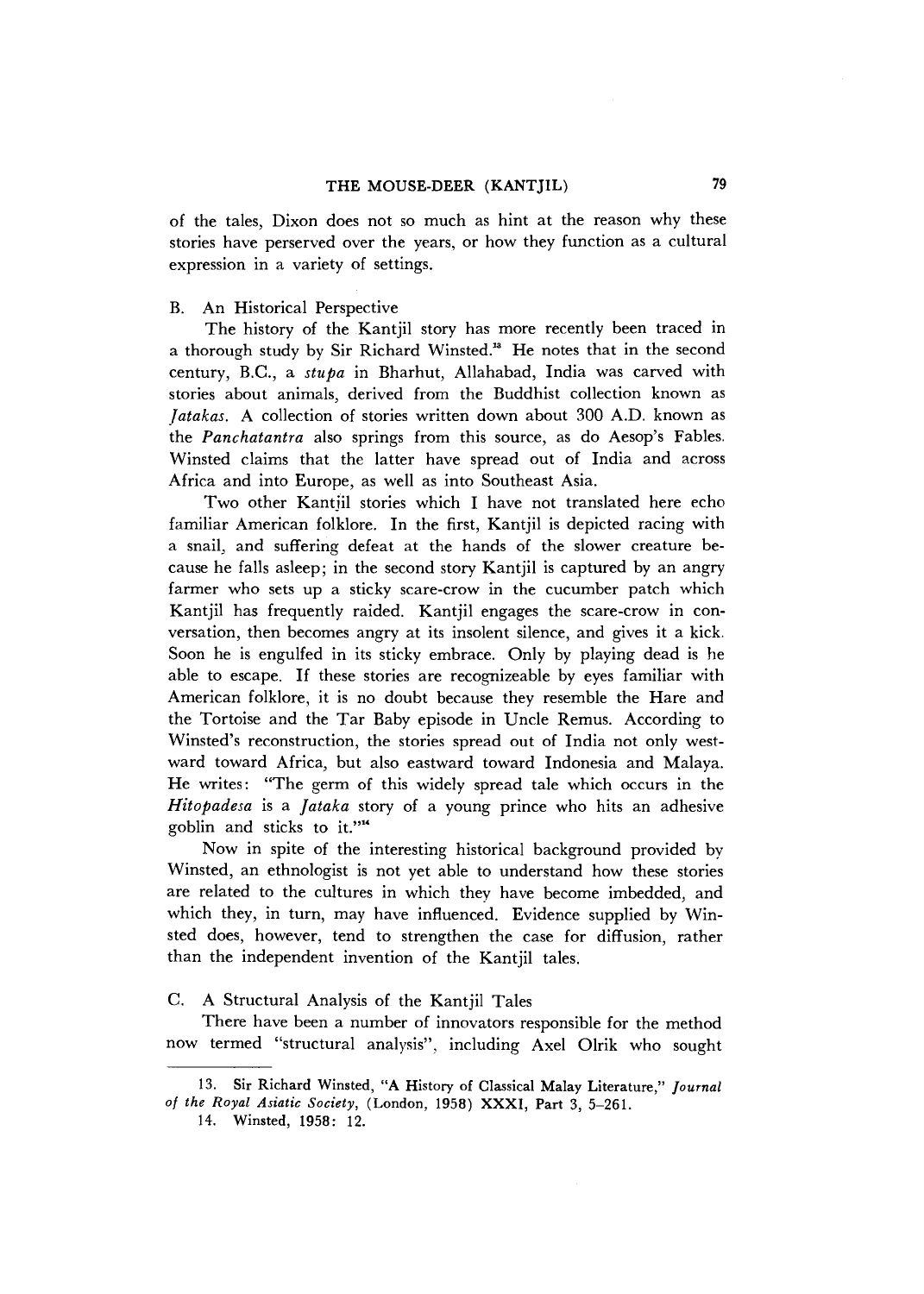"epic laws" in *Sage,* and Vladimir Propp,who found Russian fairy tales to have a limited number of component parts which occurred in a predictable order. They were precursors of other recent analysts such as Lévy-Strauss, Radin, and Dundes, who have attempted to lay bare the internal logic of folklore and myths.<sup>15</sup> The technique which I have selected for application to the Kantjil stories is that outlined by Dundes. He suggests that folktales may be defined as sequences of "motifemes", and a framework of motifemic slots may be filled with various motifs and allomotifs.<sup>16</sup> Combining the insights of Dundes with those of Olrik, six motifemes may be perceived in the Kantjil tales.

1*. An opening description of a calm and harmonious universe.*

This motifeme is found in all of the tiger stories, as well as those about the deer and the leopard. An allomotif is present in the Crocodile tales which opens calmly, except for Kantjil's thirst and hunger.

2. *A threat of danger confronts Kantjil.*

In Kantjil's confrontation with the tiger and the Crocodile this motifeme is obvious; an allomotif may be suggested for the cases in which Kantjil's friends (deer and water-buffalo) are in danger.

3. *Kantjil presents an alternative action detouring the enemy.*

This motifeme may be seen in all the stories; an allomotif includes the alternative action proposed on behalf of his friends.

4. *The enemy accepts the alternative action, because of his greedy motives.*

Tiger desires the feast, gong and girdle allegedly belonging to the Prophet Sulaiman; Crocodile desires a tender calf instead of a tough bull; the village head-man expects a reward from the leopard—thus all fit this motifeme. Only the story of Kantjil pretending to take a census of the Crocodiles does not neatly fit into this category, but they behaved obediently in order to comply with the command of Sulaiman. Thus their motivation may be interpreted as negative greed, or avoidance of punishment, and this might be an allomotif.

5. *The consequences of following KantjiFs alternatives are visited upon the enemy.*

The tiger eats some feces, gets stung by hornets and crushed by a python; the crocodiles are tricked into making a bridge across the river, one loses his dinner by loosing Kantjil's leg, and is finally crushed by a tree branch. The roof of the head-man's house is burned, and the leopard remains hungry. The motifeme is consistent.

6. *Harmony and calm return once again to KantjiFs universe.*

Kantjil is content because the tiger will no longer bother him; he

<sup>15.</sup> Hymes, 1964: 357-359.

<sup>16.</sup> Alan Dundes, The Study of Folklore (New York, 1965), 208.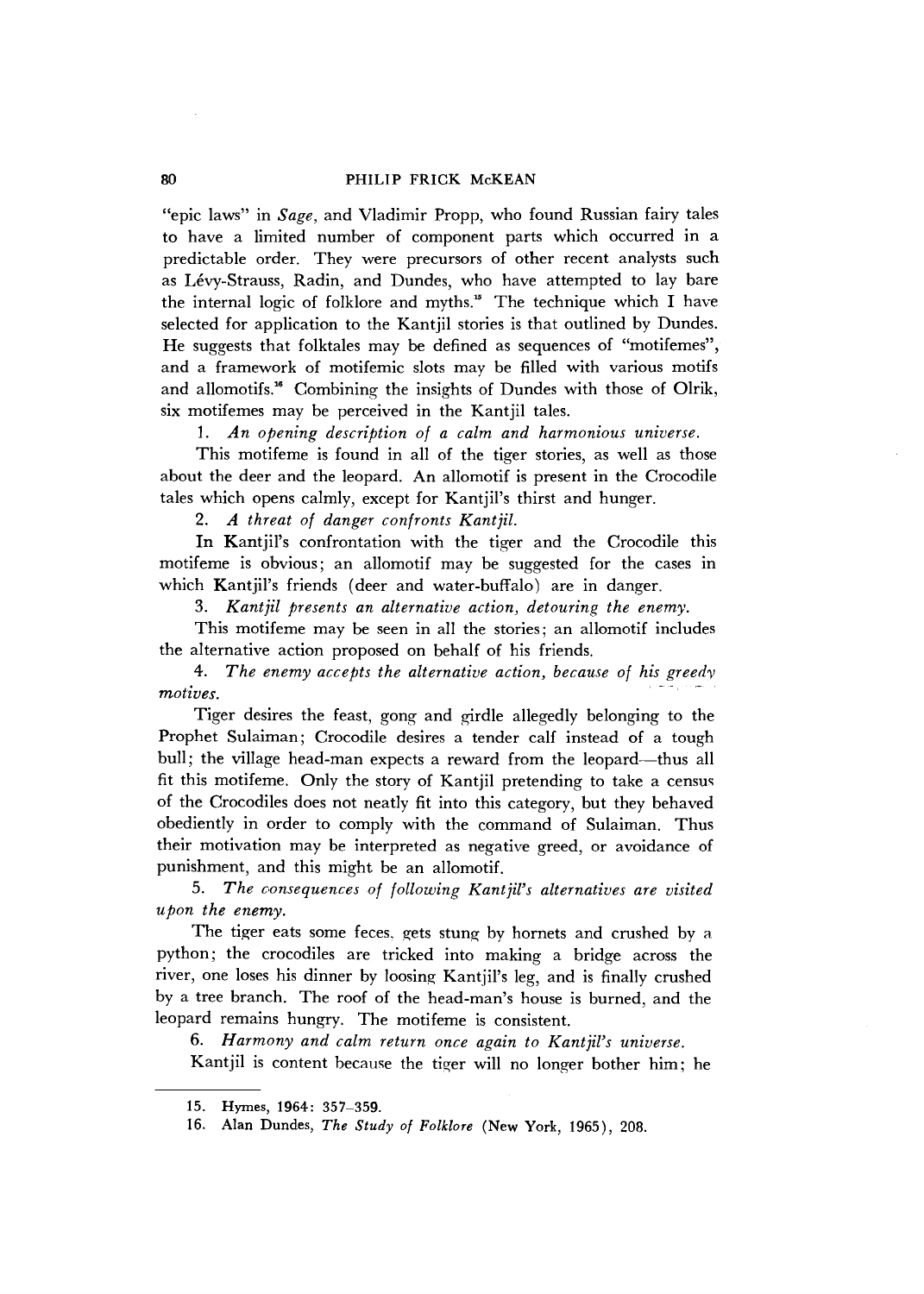affirms his trust in his wits when the dying gasp of the crocodile threatens him; the deer and her daughter depart for a safer place in the forest after foiling the leopard's hunger. In all cases the motifeme applies.

These six motifemes which emerge in a rudimentary structural analysis of the tales enable us to see their basic framework, and help us to account for the retention of both form and content through their wide dispersal in time and space. It is possible to claim that they have all of the excitement of a straight-forward mystery story, since an urgent and dangerous problem demanding a witty solution by the cool and courageous protagonist is posed. And they have the emotional satisfaction of a symphony, as they begin and end on the same note, and a variety of themes is repeated with minor variations in between.

The essential trait of Kantjil is that he out-thinks his opponents, and by appearing to submit to them, he leads them into a trap. He bears a striking resemblance to certain features of the Trickster in American Indian folklore.<sup>17</sup> The more negative dimensions of Kantiil, when he appears as a destroyer, blunderer, or fool are evident in the stories in which he is beaten in the race with a snail, and captured by a farmer with a sticky scarecrow. In these cases an allomotif for  $#5$  must be offered, in which Kantjil is trapped or deceived and the structure reverts to motifeme  $#2$  before the story reaches the pleasant outcome of motifeme  $#6$ .

If it is accurate, as Lévi-Strauss proposes, that the Trickster must function as an intermediary between opposites, and therefore occupies a position between polar terms (male/female, earth/sky, gods/men, water/solids) then the Mouse-deer is well suited to this task. We have already noted that it is neither a deer or a pig, though it shares some genetic and physiological features with each of them; it is certainly not a mouse, although its size and coloring might cause it to be classified in the rodent family; it can live in both swampy and mountainous areas. In short, it is a strange creature, *sui generis* in South-east Asia, and a phenomenon which challenges any neat categorization. The enemies which Kantjil overcomes are both land and water beasts (tiger and crocodile), indicating that Kantjil is master of both realms; yet he loses a race to a snail, and is captured temporarily by a man, so he is not unambiguously superior to other creatures.

Radin suggests that the Trickster figure should be understood as a psychological projection foreshadowing the condition of man.

"How shall we interpret this amazing figure? Are we dealing here

<sup>17.</sup> See Jacobs, 140; and Paul Radin, *The Trickster* (New York), IX.

<sup>18.</sup> Claude Lévi-Strauss, *Structural Anthropology* (New York), 227.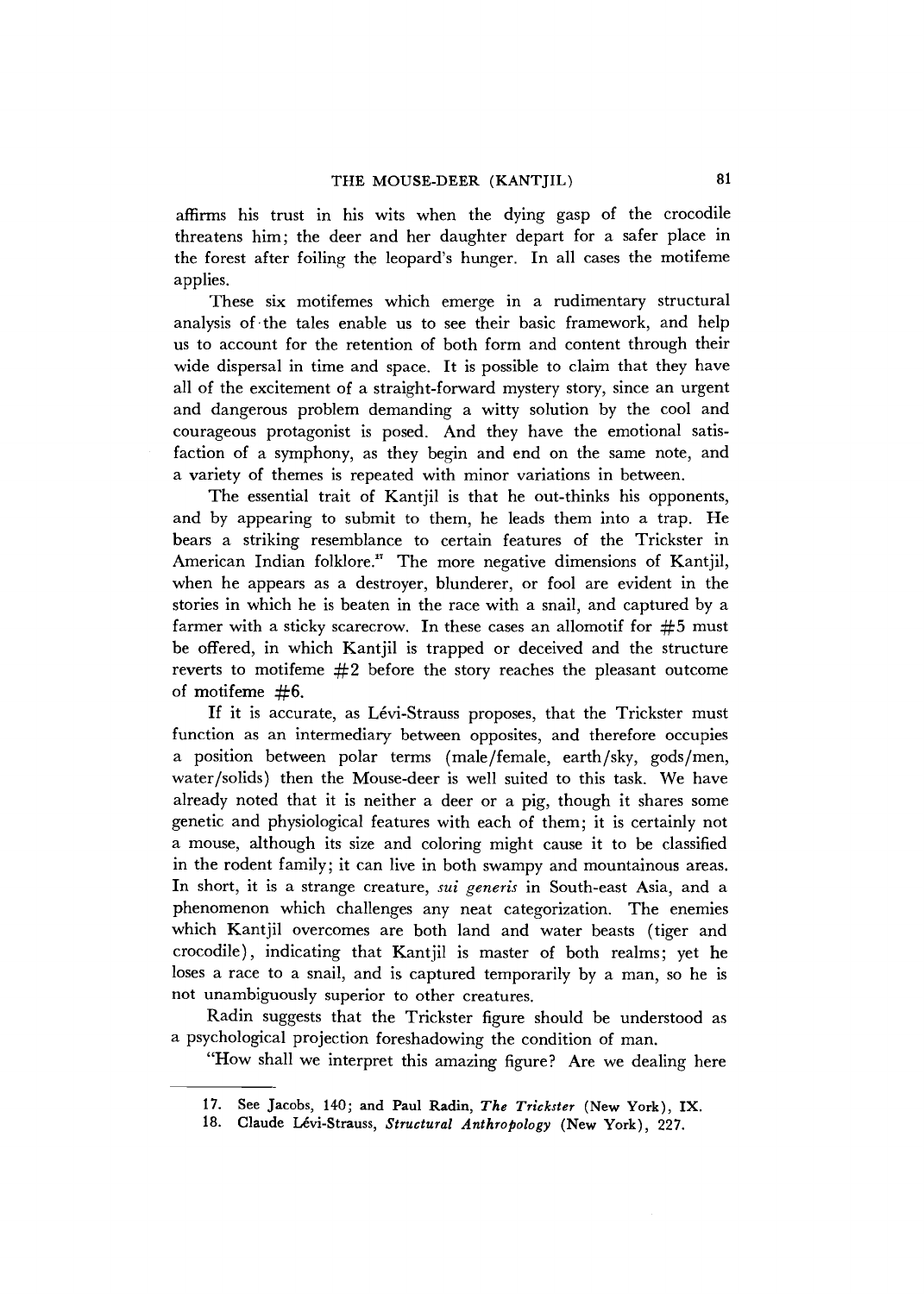with the workings of the mythopoetic imagination, common to all mankind, which, at a certain period of man's history, gives us his picture of the world and of himself? Is this a *speculum mentis* wherein is depicted man's struggle with himself, and with a world into which he had been thrust without his volition or consent? Is this the answer, or the adumbration of an answer, to questions forced upon him, consciously or unconsciously, since his appearance on earth?

On the basis of the very extensive data which we have today from aboriginal tribes it is not only a reasonable but, indeed, almost a verifiable hypothesis that we are here atcually in the presence of an archaic *speculum mentis*

Trickster is here seen to reflect the mental and emotional state of man during a certain phase in his psychological evolution. The rather undetermined and unbounded proportions of the Trickster figure, emphasized by Lévy-Strauss and Radin, may not appear in only one story, but may emerge when the whole corpus of texts is considered, as Jacobs found to be the case with Coyote among the Clackamas Chinooks.

"The discrete representations, which doubtless do not include all Clackamas narratives about coyotes, offered lineaments of a personality which manifested the worst and best in men. Coyote was not so much a cultural hero, trickster, or transformer as he was at the extreme an expression of Clackamas comprehension of the deepest feelings in headmen, and at the other, of their obligations and potential capacities. This was a sophisticated depiction in which such a man's deficiencies were neither underplayed nor rejected; his profoundest needs and most extravagent foibles were set forth."20

We may infer, then, that an examination of the Kantjil tales *in toto* would reveal more ambiguity in his character than is displayed in the stories translated above. He might display that profound combination of intelligence and stupidity, good and evil, creativity and nihilism, eroticism and acetism, selfishness and altruism which are found in man himself.

#### Summary And Conclusions

A translation of some relatively unknown Malayo-Indonesian folktales about a Mouse-deer has been presented, and the stories analyzed from three different methodological perspectives, illustrating these historic trends in the study of folklore. The structural analysis is said to

<sup>19.</sup> Radin, P. 1956: x.

<sup>20.</sup> Jacobs, M. 1959:140.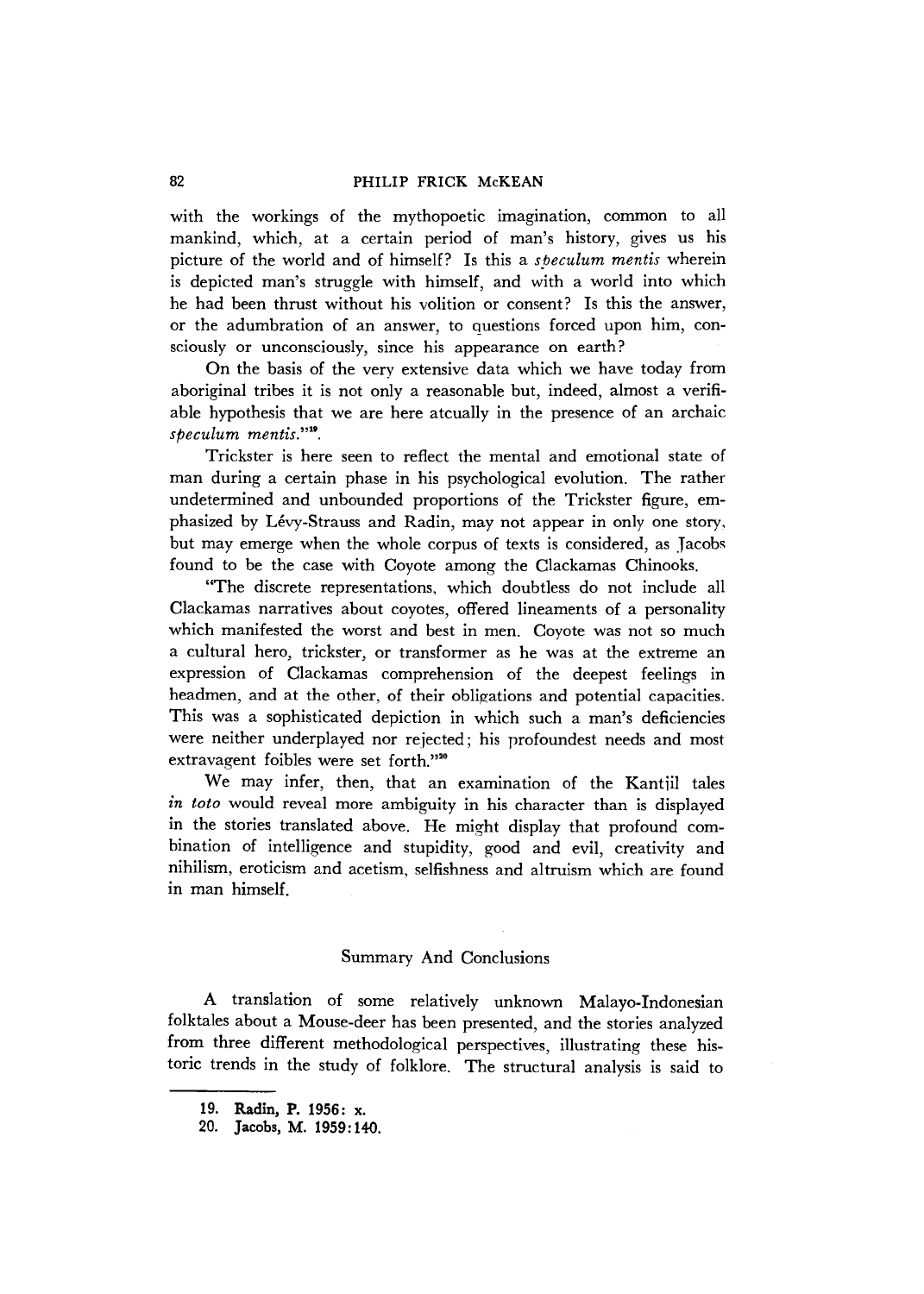provide clues about the preservation of the tradition, and reasons for its impact on audiences. The qualifications of Kantjil as a Trickster figure are discussed and indicated. Does this study lead us to any tentative conclusions about Malayo-Indonesian culture and personality? I wish to propose as an hypothesis that Kantjil serves as an "ideal type" for at least some Indonesians in some situations. Two bits of evidence encourage such a view, but far more research is needed to either contradict or confirm the hypothesis.

First, these stories were translated from an Indonesian book which seems to be intended for children. The print is large, sketches illustrate the stories, and the language is uncomplicated. It appears that Kantjil is meant to provide not only entertainment, but also pedagogical help in the instillation of "values." For these are tales with a "moral", in that Kantiil's witty response to difficulties leads to his success, while the clumsiness, greed, and stupidity of his enemies results in their downfall.

The second bit of evidence for suspecting a linkage between these stories and a value system rests on the "oral tradition". I first learned of Kantiil's exploits from an Indonesian Army officer who had fought brilliantly and valiantly against the Dutch during the revolution. The General was describing Indonesia's response to international pressures which were applied from time to time by Russia, the United States, Japan, Great Britain, China, and other powers. He argued that the cleverness of his nation would prevail against any threats, coercion, plots, or force employed by either East or West, and thus Indonesia could never be long dominated or controlled by any country. In order to illustrate his belief in the victory of his fellow countrymen against malevolent external powers, the General related some episodes in the Kantiil series.

So on the basis of this admittedly slim evidence based on the role of Kantjil in education and politics, I wish to suggest the hypothesis that Kantjil is an important model for some Indonesians, and that the Kantjil figure characterizes and reinforces a value system which I suspect to be a part of both the believed-in and the lived-in world. More data on the contextual setting of the tales, their short and long range impact on audiences, and the relationship of these stories to psychological or behavioral patterns in Indonesia are needed to test the hypothesis.

The structural analysis of the stories has revealed why they are more than twice-told tales, and the proposed hypothesis points toward the identification made between the story-teller, the story, and the audience. Kantjil may indeed represent an ideal type for Indonesians, as a symbol of cool intelligence to be emulated and appreciated by